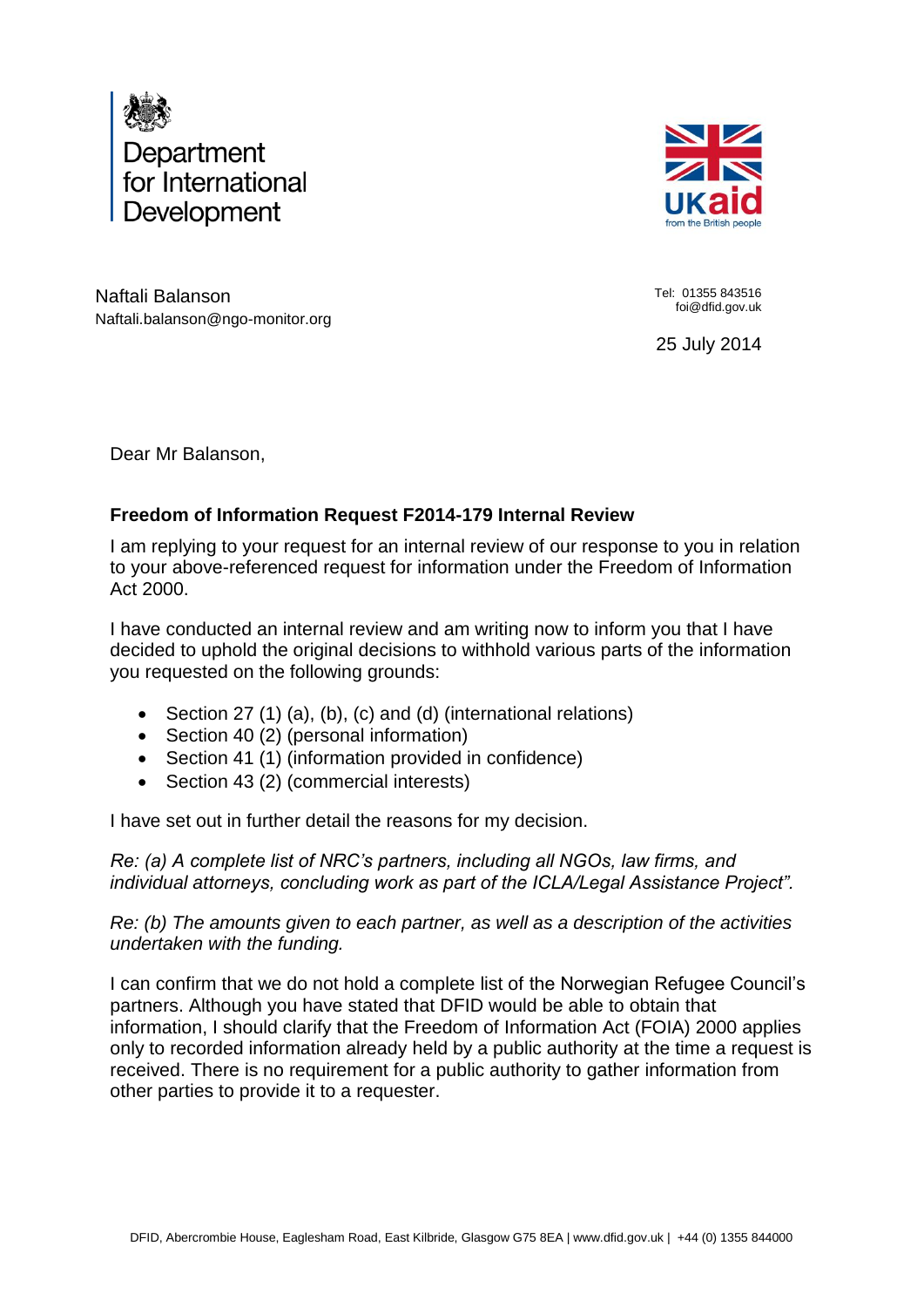The Norwegian Refugee Council (NRC) is provided with an accountable grant, including for work in providing legal support on housing, land and property (HLP) rights. The NRC is responsible for the day to day management of its funding through the grant including making payments to NGO Lawyers or private lawyers working on HLP rights matters. As a result DFID does not require and has not compiled a list of NRC partners.

You may wish to note that the disbursements referred to in the Development Tracker and which you have alluded to in your letter concern payments to the Norwegian Refugee Council itself not to any partner working for or with them. The Development Tracker will be updated to make this clear.

In your email of 7 July you have specifically asked that: *"If a complete list is not available, NGO Monitor requests a list of all partners and funding of which DFID is aware".* I can confirm that DFID holds some information about NGO partners. The first source of information is Project Completion Review for "Information, Counselling and Legal Assistance for Internally Displaced Persons and Persons/Communities affected by displacement in the Occupied Palestinian Territories". That information is subject to exemption under section 21 of the FOI Act as it is already accessible to you on the [Development Tracker.](http://devtracker.dfid.gov.uk/projects/GB-1-201304/)

Information on partners (but not about funding to them) is also contained within the two reports referenced in part (d) of your original request. I have set out below the reasons for withholding information from within those documents.

*Re: (d) A March 2013 evaluation of the program conducted by donors and a 2012 ECHO (EU)-funded "impact study".*

### Application of the exemption under s41 (1) of the Act

Both of these documents were provided to DFID by NRC in the expectation that they would not be used or disclosed against their wishes. You have yourself referred in your letter to NRC's "low visibility policy" and I would suggest that this is one indicator that the NRC would not share material with DFID that, if shared or disclosed, could result in their work becoming significantly more visible.

Furthermore, the material within the documents is not trivial and refers to matters of importance regarding the work of NRC and its partners. I am therefore satisfied that it would constitute an actionable breach to release the documents, or any substantial part of them, including parts which name NRC partners, without the permission of NRC.

#### Application of the exemption under s40 (2) of the Act

Both of the abovementioned documents contain the names of individuals, and in some parts, the organisations they work for and their roles within those organisations. This constitutes the personal data of those individuals.

Providing the personal data of the individuals referred to in the report to a third party would be a form of data processing. Providing that personal data to NGO Monitor would not satisfy the conditions set out in Schedule 2 of the Data Protection Act 1998. This would not be fair to the individuals concerned and would be in breach of the first principle of the Data Protection Act.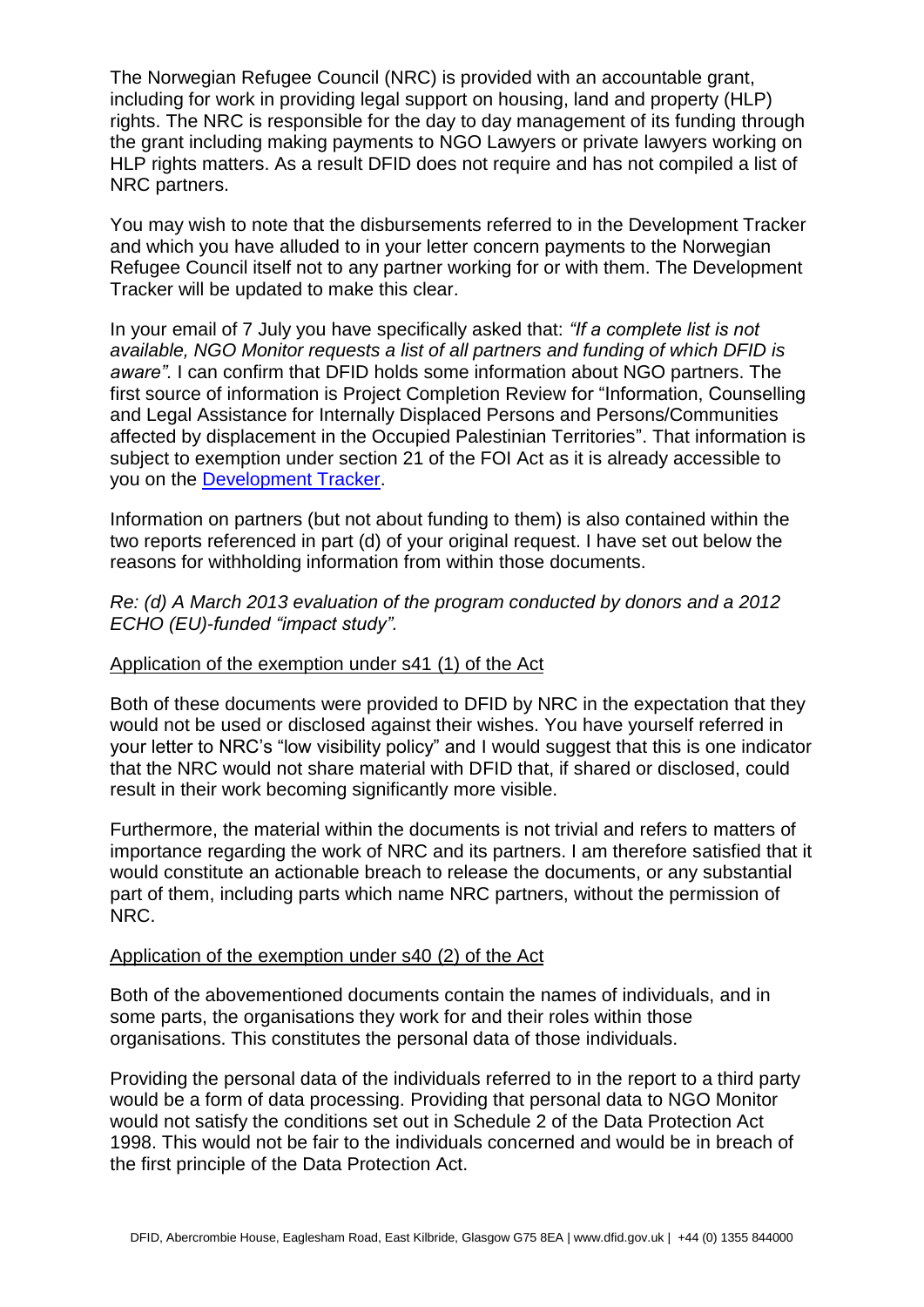In addition to the section 40 (personal data) exemption I think it would also be appropriate to apply section 38 (health and safety) to this information as disclosing the information could endanger the safety of those named individuals.

### Application of the exemption under section 38 (1) of the Act

In the original response, the information regarding any individual NRC partners was withheld using section 40 (personal data) of the FOI Act. My view is that this information should also be withheld under the exemption at section 38 of the Act. Section 38 is a qualified exemption and I have therefore considered the public interest factors in favour of disclosure and withholding.

The factor in favour of disclosure is the general public interest in transparency and accountability of governments regarding the people and organisations they work in partnership with.

The main factor in favour of withholding the information is that individuals identified as being NRC partners or working for NRC partners are working in a very sensitive environment about which various parties have very strong views. Due to the difficult security situation in Israel and the Occupied Palestinian Territories, we feel that the security of the individuals could be seriously compromised by those people opposed to the work that they undertake.

The safety of those individuals is of paramount importance and I have, therefore, concluded that the balance of public interest in this case favours withholding the information.

## Application of the exemption under s43 of the Act

You have queried the use of the s43 exemption in relation to the abovementioned documents. Having reviewed the use of this exemption I think the public interest in withholding the information outweighs the public interest in disclosure.

I concur with the consideration of the factors in favour of disclosure in our original response. In addition to the factors already stated in favour of withholding, my view is that the reports provide assessments of NRC's and, by proxy, DFID's position in the legal services market in the regions referred to in the report. Exposing information about those assessments and how they might be considered by NRC during procurement of legal services carries a real risk of prejudice to NRC's and DFID's commercial interests i.e. as NRC's ability to negotiate the most competitive rates could be undermined. This would, in turn, undermine the department's ability to fulfil its role and achieve value for money in the use of public funds.

### Application of the exemption under s27 (1) (a), (b), (c) and (d) of the Act

In your letter of 7 July you have made two specific points on this exemption; first, you have suggested that the information does not relate to "poverty reduction" or "international development needs"; secondly, you state that the information does not relate to "governments or international organisations".

Regarding the first point, the business cases for the ICLA and Legal Assistance projects which you can find on the [Development Tracker](http://devtracker.dfid.gov.uk/) provide rationales for these projects which refer to the impact on wider themes of poverty reduction and development.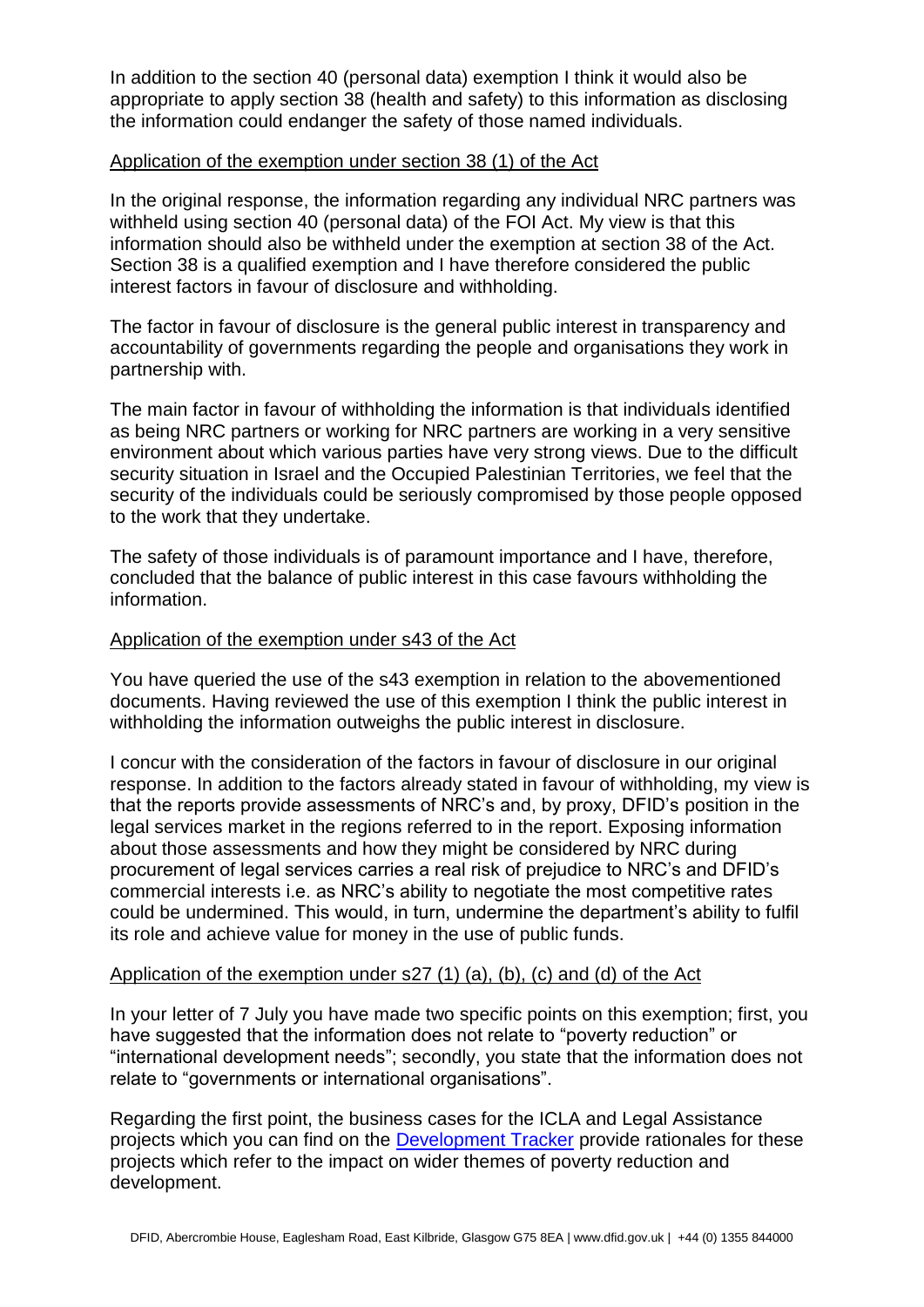Regarding your second point, it should be noted that the NRC's work on the two projects previously referred to are also funded by international organisations such as the European Commission and the United Nations, as well as the government of France.

In order for the UK government to pursue its international development objectives abroad there must be good working relationships with international organisations based on confidence and trust. Disclosing sensitive information of the kind held in the relevant reports would be likely to damage that relationship of trust with the other international organisations involved, harm the ability of DFID to work with and influence those organisations and other donors in eradicating poverty and promoting development.

I am therefore satisfied that the public interest in withholding the information outweighs the public interest in disclosure and it is therefore appropriate to withhold information under section 27 of the FOI Act.

Finally, you have queried our response in respect of your last question:

*(e) Names of the relevant officials at NRC to obtain further information such as case lists and funding disbursements.*

In our original response we advised that we were withholding that information under s40 (personal data) of the FOI Act. I will reiterate that the names of individuals constitute the personal data of those individuals.

Providing the personal data of the individuals to a third party would be a form of data processing. Providing that personal data to NGO Monitor would not satisfy the conditions set out in Schedule 2 of the Data Protection Act 1998. This would not be fair to the individuals concerned and would be in breach of the first principle of the Data Protection Act.

In addition to the section 40 (personal data) exemption I think it would also be appropriate to apply section 38 (health and safety) to this information as disclosing the information could endanger the safety of those named individuals.

Section 38 is a qualified exemption and I have therefore considered the public interest factors in favour of disclosure and withholding.

The factor in favour of disclosure is the general public interest in transparency and accountability of governments. However, in this instance it is unclear how this public interest would be served by disclosing the names of particular individuals when there are publicly available contact details for the relevant organisation itself.

The main factor in favour of withholding the information is that the relevant individuals are working in a very sensitive environment about which various parties have very strong views. Due to the difficult security situation in Israel and the Occupied Palestinian Territories, we feel that the security of the individuals could be seriously compromised by those people opposed to the work that they undertake.

The safety of those individuals is of paramount importance and I have, therefore, concluded that the balance of public interest in this case favours withholding the information.